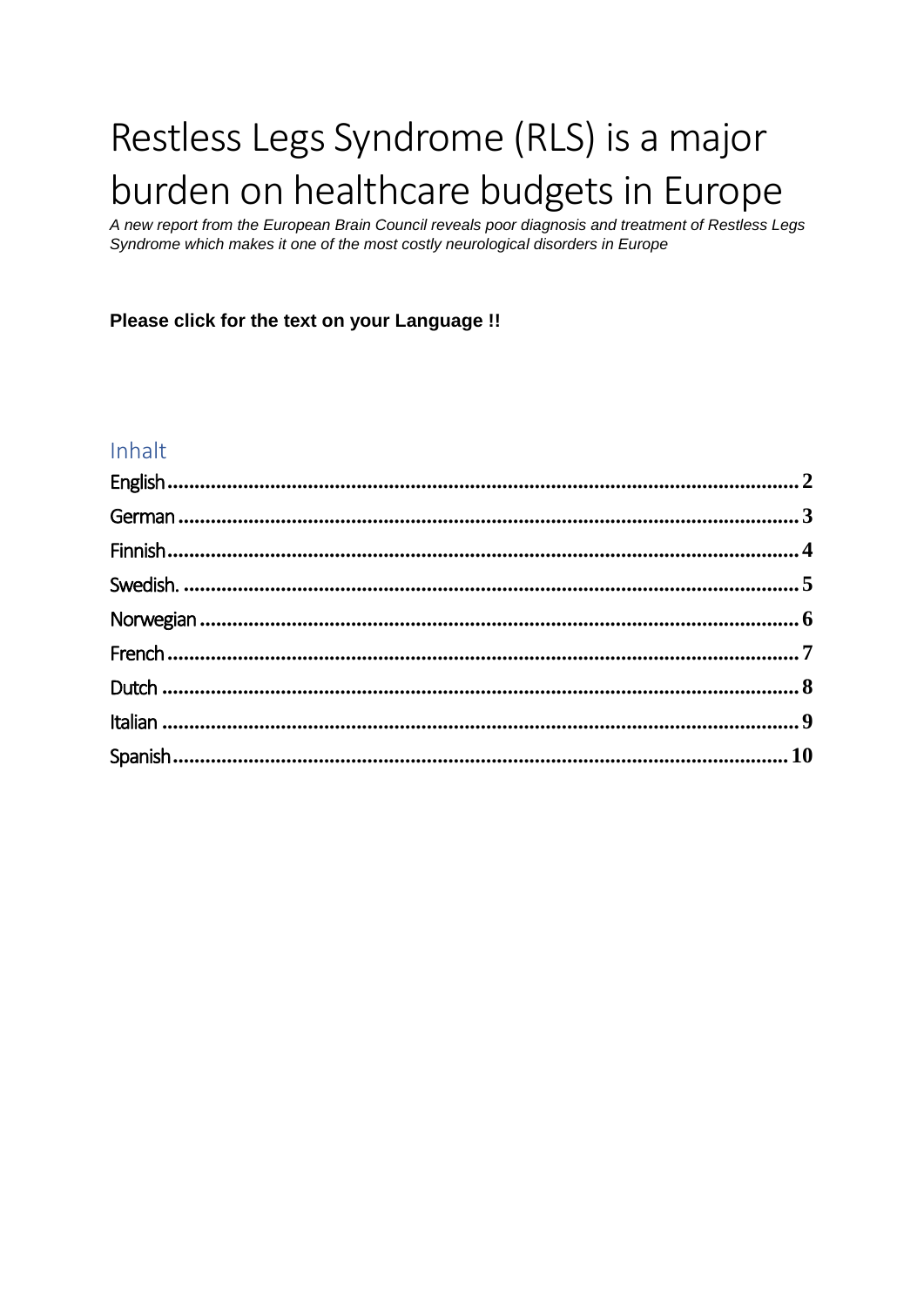# <span id="page-1-0"></span>Restless Legs Syndrome (RLS) is a major burden on healthcare budgets in Europe

*A new report from the European Brain Council reveals poor diagnosis and treatment of Restless Legs Syndrome which makes it one of the most costly neurological disorders in Europe* 

Restless Legs Syndrome (RLS) is a serious neurological disorder which has a high prevalence but is very often not recognized or even diagnosed as a disease, leading to delayed diagnosis and/or wrong treatment. This, in turn, brings unnecessary suffering to patients, a significant cost to healthcare budgets in Europe and costs to wider society. Frequently, RLS is not diagnosed due to lack of knowledge among healthcare professionals**,** and patients are left with no option but to suffer. Equally concerning is the frequency of misdiagnosis, where patients are prescribed incorrect and inappropriate therapies.

The *Value of Treatment for Brain Disorders in Europe* study, conducted by the European Brain Council (EBC), the European Academy of Neurology (EAN), the European RLS Patients Alliance (EARLS) and the European RLS Study Group (EURLSSG), in consultation with a team of researchers and experts from the London School of Economics, discovered that the treatment gap for RLS is very high. The total cost of poor diagnosis and treatment of RLS in the countries analysed (Germany, Italy and France) is significantly higher than the *combined* cost of Parkinson's disease, Multiple Sclerosis and Epilepsy in these countries, partially due to the high prevalence of RLS.

The report highlights the importance of early detection and intervention, and the urgent need for proper education of healthcare professionals about RLS. The report also highlights the need for research into the cause(s) of RLS and for new treatment pathways to be identified to reduce patient suffering.

The European Union spends just over three euro per year, per patient, on brain research, and access to treatment in many member states is getting worse, not better. According to an analysis carried on in 2010, neurological and mental disorders affect 165 million Europeans, with an overall cost of about €800 billion per ar. The *Value of Treatment for Brain disorders in Europe* study covered a range of mental and neurological disorders among which Schizophrenia, Alzheimer's disease, Headache, Multiple Sclerosis, Normal Pressure Hydrocephalus, Stroke, Parkinson's disease, Epilepsy and Restless Legs Syndrome, and highlighted the full cost of unmet healthcare needs, recommending new investment in research, earlier detections and interventions and better treatment for neurological disorders.

Further information:

<http://www.braincouncil.eu/activities/projects/the-value-of-treatment>

[http://www.earls.eu](http://www.earls.eu/) - http:/[/www.eurlssg.org](http://www.eurlssg.org/) - [http://www.ean.org](http://www.ean.org/)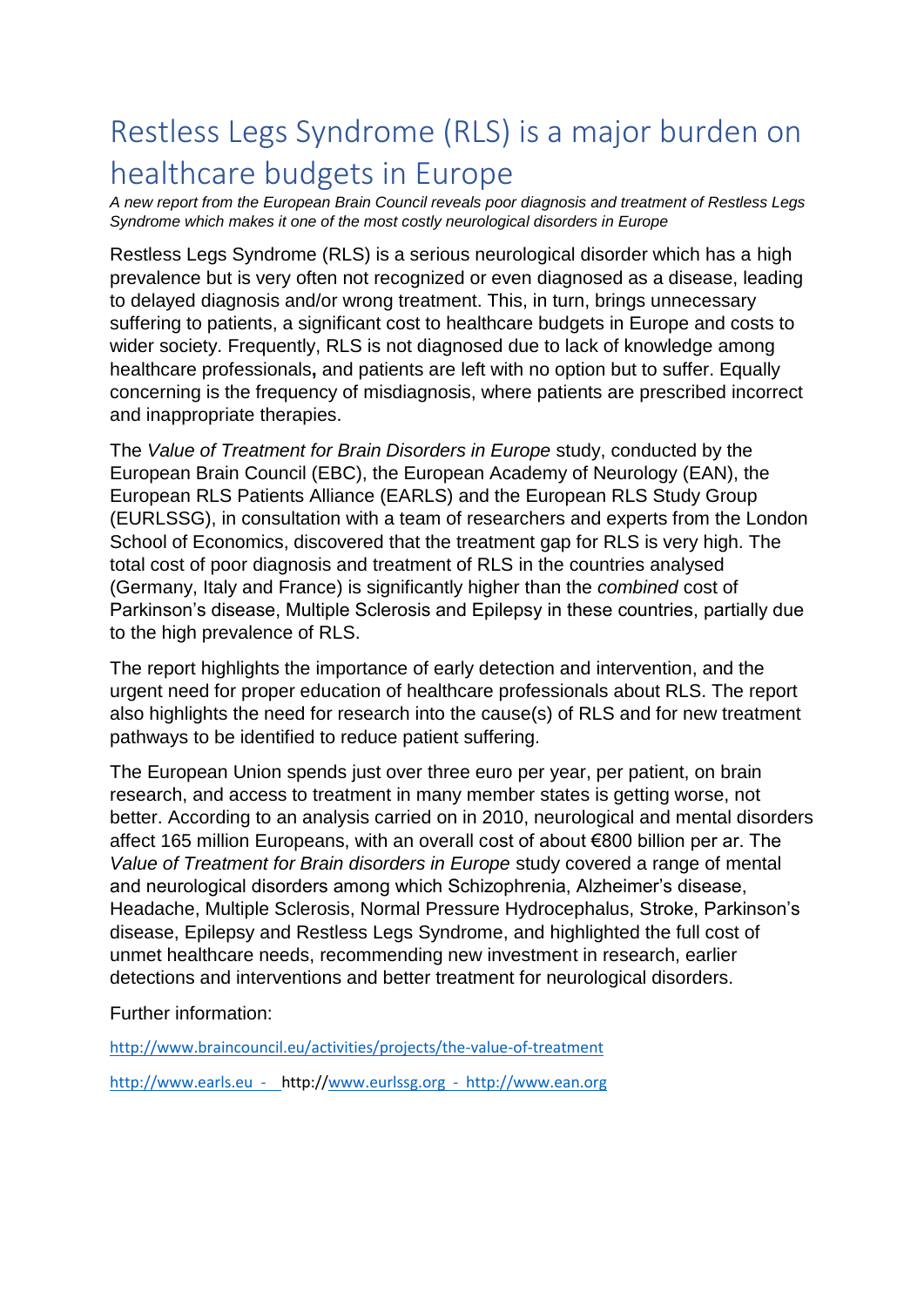# <span id="page-2-0"></span>Das Restless Legs Syndrom (RLS) ist eine große Belastung für die Gesundheitsversorgungsbudgets in Europa

**Ein neue Untersuchung des European Brain Council (EBC) zeigt, dass unzureichende Diagnostik und nicht eingeleitete Behandlung des Restless Legs Syndroms (RLS) die Krankheit zu einer der teuersten neurologischen Krankheiten in Europa macht.**

Restless Legs Syndrom (RLS) ist eine ernste neurologische Erkrankung, mit einer hohen Prävalenz, aber sehr oft nicht als Krankheit erkannt, was zu einer verzögerten Diagnose und/oder falschen Behandlung führt. Dies wiederum bedeutet für die Patienten unnötiges Leiden, erhebliche Kosten für die Gesundheitsversorgungsbudgets in Europa und Kosten für die gesamte Gesellschaft. Häufig wird RLS aufgrund des Mangels an Wissen der Fachkräfte des Gesundheitswesens nicht diagnostiziert. Ebenso oft ist die Häufigkeit von Fehldiagnosen, wobei den Patienten falsche und unangemessene Therapien verordnet werden.

Die vom European Brain Council (EBC) zusammen mit der European Academy of Neurology (EAN), der European Patient Association for RLS (EARLS) und der European RLS Study Group (EURLSSG) durchgeführte Studie "Value of Treatment for Brain Disorders in Europe", die in Kooperation mit einem Team von Forschern und Experten aus der London School of Economicserfolgte, entdeckte, dass die Behandlungslücke für RLS sehr hoch ist. Die Gesamtkosten der schlechten/falschen Diagnose und Behandlung von RLS in den analysierten Ländern (Deutschland, Frankreich und Italien) sind deutlich höher als die kombinierten Kosten der Parkinson-Krankheit, Multiple Sklerose und Epilepsie in diesen Ländern, teilweise aufgrund der hohen Prävalenz von RLS.

Der Bericht hebt die Bedeutung der Früherkennung und Intervention bei RLS, sowie die dringende Notwendigkeit für eine ordnungsgemäße Ausbildung der medizinischen Fachkräfte hervor. Ebenso dringend notwendig sind Fördermittel für die Erforschung der Ursache (n) von RLS um neue Behandlungswege zu finden und so das Leid der Patienten zu lindern.

Die Europäische Union stellt etwa drei Euro pro Jahr und Patient, für die Gehirnforschung zur Verfügung. Die Möglichkeit zur Behandlung wird in vielen Mitgliedsstaaten immer schlechter, nicht besser. Nach einer im Jahr 2010 durchgeführten Analyse, beeinflussen neurologische und psychische Störungen 165 Millionen Europäer mit Gesamtkosten von rund 800 Milliarden Euro pro Jahr. Die Studie "Value of Treatment for Brain Disorders in Europe", zeigt eine Reihe von psychischen/psychiatrischen und neurologischen Erkrankungen (Alzheimer-Krankheit, Epilepsie, Kopfschmerzen, Multiple Sklerose, Normaldruck Hydrocephalus, Parkinson-Krankheit, Schizophrenie, Schlaganfall und Restless Legs Syndrom) auf, hebt die gesamten Kosten von unerfülltem medizinischem Bedarf im Gesundheitswesen hervor, und empfiehlt neue Investitionen in die Forschung, Früherkennungen und Interventionen um eine bessere Behandlung von Gehirnerkrankungen und insbesondere von neurologischen Erkrankungen zu erreichen.

#### Weitere Informationen:

http://www.braincouncil.eu/activities/projects/the-value-of-treatment [http://www.earls.eu](http://www.earls.eu/) = [http://www.eurlssg.org](http://www.eurlssg.org/) - [http://www.restless-legs.org](http://www.restless-legs.org/) Contact: Prof.Dr. h.c. Wolfgang Oertel, oertelw@med.uni-marburg.de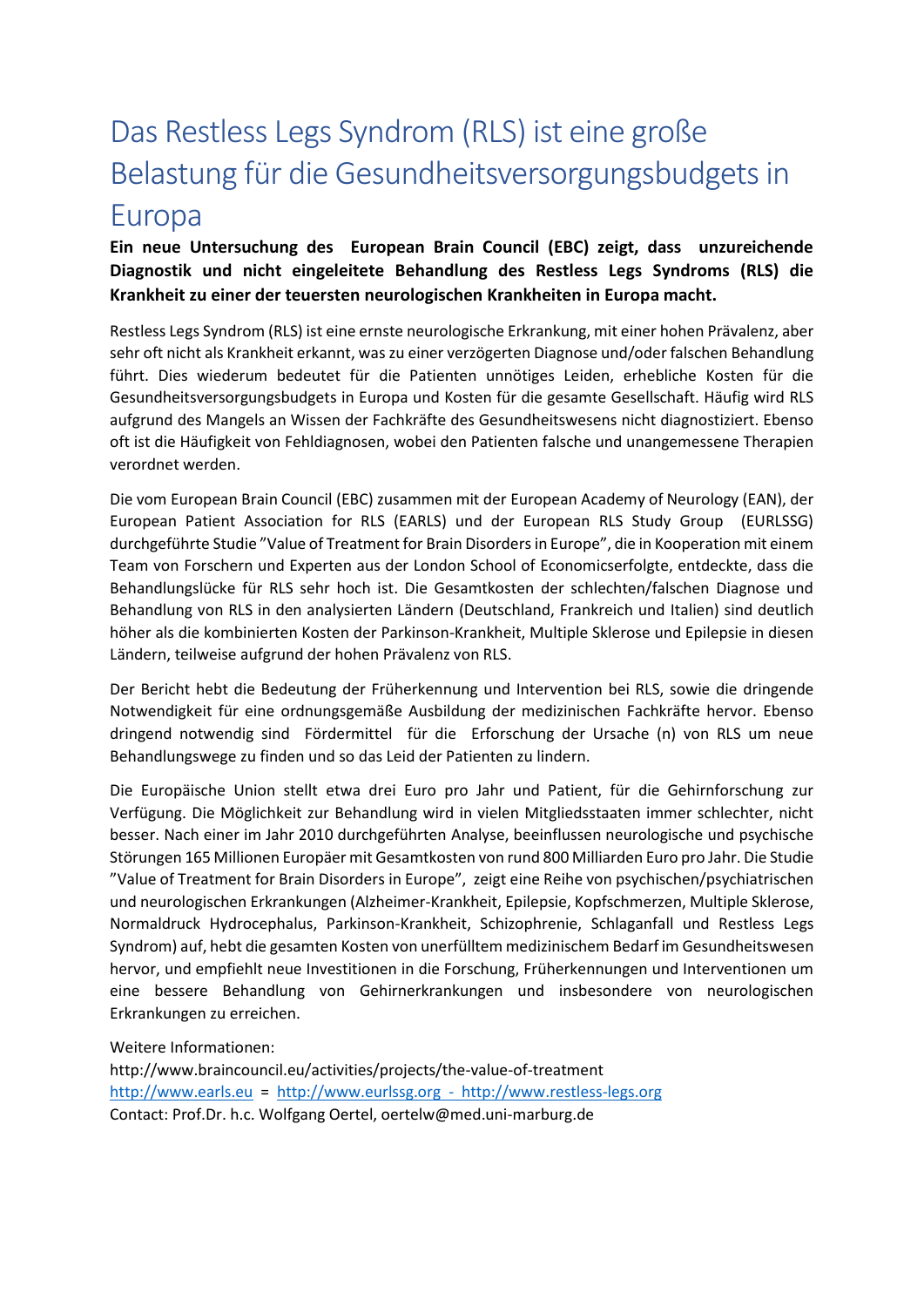# <span id="page-3-0"></span>Levottomat jalat oireyhtymä (RLS) on raskas taakka Euroopan terveydenhuoltojen budjeteille

*The European Brain Council kertoo raportissaan RLS:n huonosta diagnosoinnista ja hoidosta, mikä tekee oireyhtymästä kustannuksiltaan yhden Euroopan kalleimmista neurologisista sairauksista.*

RLS on vakava neurologinen sairaus, jolla on korkea esiintyvyys. Sairautta ei useinkaan tunnisteta, tai sitä ei diagnosoida sairaudeksi, mikä johtaa viivästyneeseen diagnoosiin ja/tai väärään hoitoon. Tästä seuraa tarpeetonta kärsimystä potilaille, merkittäviä kuluja terveydenhuollon budjetille ja muita yhteiskunnallisia kuluja. Kun RLS-oireistoa ei diagnosoida, se johtuu usein terveydenhuollon ammattilaisten tiedonpuutteesta. Potilaille jää tällaisessa tapauksessa ainoastaan yksi vaihtoehto – kärsimys. Huolestuttavaa onkin lisäksi usein tapahtuva sairauden väärä diagnosointi, mikä johtaa väärien lääkkeiden määräämiseen tai muihin epäsopiviin hoitoihin.

The *Value of Treatment for Brain Disorders in Europe (Euroopan aivosairauksien hoidon arvo)* -tutkimuksessa, jota johti ja konsultoi ryhmä London School of Economicsin tutkijoita ja asiantuntijoita, tuli esiin, että kuilu RLS:n kohdalla verrattuna muihin sairauksiin, on hyvin suuri. *RLS:n huonon diagnosoinnin ja hoidon* kokonaiskustannukset tutkimukseen osallistuneiden maiden kohdalla (Saksa, Italia ja Ranska) ovat merkittävästi korkeammat verrattuna *yhteensä* Parkinsonin taudin, MStaudin ja epilepsian vastaaviin kustannuksiin näissä maissa, mikä johtuu osittain myös RLS:n korkeasta esiintyvyydestä.

Raportissa painotetaan RLS:n varhaisen havaitsemisen ja hoidon tärkeyttä. Myös terveydenhuollon ammattilaisten on saatava kiireellistä ja kunnollista koulutusta RLS:sta. Raportissa korostetaan lisäksi RLS:n syiden ja uusien hoitojen tunnistamista, jotka vähentävät potilaiden kärsimystä.

Euroopan Unioni käyttää aivotutkimukseen vain vähän yli kolme euroa/vuodessa/potilas. Hoitoon pääsy monissa jäsenmaissa on mennyt huonommaksi. Erään v. 2010 tehdyn analyysin mukaan neurologiset ja mentaaliset sairaudet koskettavat 165 miljoonaa eurooppalaista, ja sairauksien kulut ovat vuosittain n. 800 miljjardia.

The *Value of Treatment for Brain disorders in Europe* -tutkimuksessa oli mukana mentaalisia ja neurologisia sairauksia, kuten skitsofrenia, Alzheimerin tauti, päänsärky, MS-tauti, normaalipaineinen hydrokefalus, aivohalvaus, Parkinsonin tauti, epilepsia ja RLS. Tutkimuksessa painotettiin terveydenhuollon täyttymättömiä kustannustarpeita, suositeltiin uusia tutkimuksia sekä sairauksien varhaista havaitsemista ja parempaa hoitoa.

Lisätietoa:

<http://www.braincouncil.eu/activities/projects/the-value-of-treatment>

[http://www.earls.eu](http://www.earls.eu/)

http:/[/www.eurlssg.org](http://www.eurlssg.org/)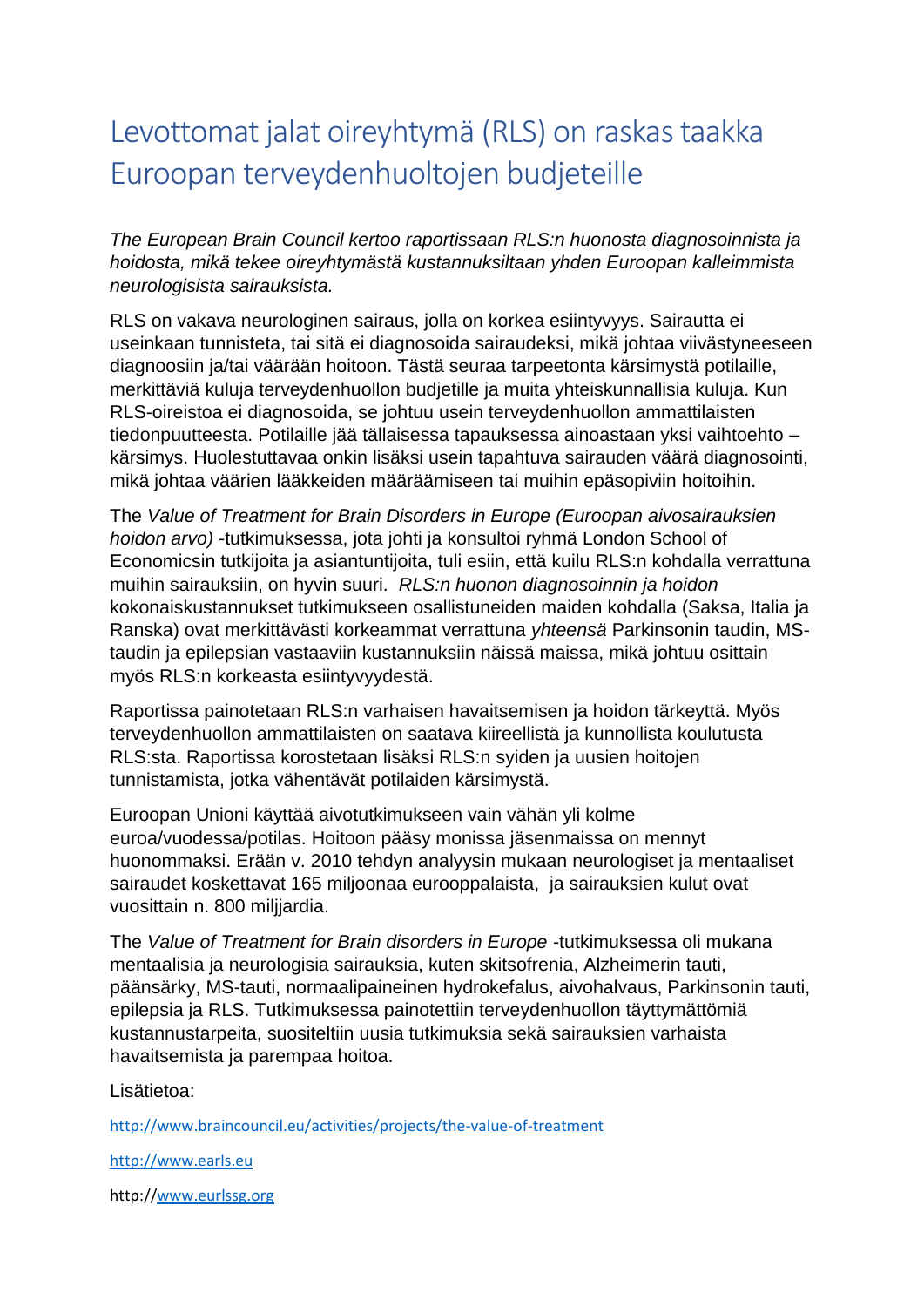# <span id="page-4-0"></span>Willis-Ekbom Disease (WED)/Restless Legs Syndrom (RLS) är en stor belastning i de europeiska sjukvårdsbudgetarna.

#### **En ny rapport från European Brain Council (EBC) avslöjar att dålig/felaktig diagnostik och behandling av Willis-Ekbom Disease (WED)/Restless Legs Syndrom (RLS) gör sjukdomen till en av de mest kostsamma neurologiska sjukdomarna i Europa.**

Willis-Ekbom Disease (WED)/Restless Legs Syndrom (RLS) är en allvarlig neurologisk sjukdom med en stor utbredning men som mycket ofta inte känns igen eller inte diagnosticeras som en sjukdom, vilket leder till försenad och/eller felaktig diagnos och/eller behandling. Detta, i sin tur, innebär onödigt lidande för de drabbade, en signifikant kostnadsfaktor i sjukvårdsbudgetarna i Europa och kostnader för samhället. WED/RLS blir ofta inte diagnosticerat beroende på kunskapsbrist hos sjukvårdspersonal. Lika illa är frekvensen av feldiagnoser, där de drabbade – förskrivs felaktiga och/eller olämpliga behandlingar.

"Value of Treatment for Brain Disorders in Europe" studien, som genomförs i samarbete med forskare och experter från London School of Economics, fann att behandlingsgapet för WED/RLS är mycket stort. Den totala kostnaden för dåliga/felaktiga diagnoser och behandlingar av WED/RLS i de analyserade länderna (Frankrike, Italien och Tyskland) är signifikant högre än summan av kostnaderna för Parkinsons sjukdom, Multipel Skleros och epilepsi i dessa länder, delvis beroende på att så många är drabbade av WED/RLS.

Rapporten framhäver betydelsen av tidig diagnos och behandling, samt brådskande behov av lämplig utbildning om WED/RLS för sjukvårdspersonalen. Rapporten framhåller också vikten av forskning om orsakerna till WED/RLS och identifiering av nya behandlingsmöjligheter för att reducera lidandet för de drabbade.

Europeiska Unionen investerar mer än tre Euro per år och patient på hjärnforskning, men tillgången på behandling blir i många medlemsstater sämre och inte bättre. Enligt en undersökning från 2010, påverkar neurologiska och mentala sjukdomar/tillstånd 165 miljoner européer, till en kostnad av cirka 800 miljarder Euro (7,6.000.000.000.000 SEK - 7,6 biljoner SEK) per år.

"Value of Treatment for Brain Disorders in Europe" studien omfattar nio mentala och neurologiska sjukdomar/tillstånd (Alzheimers sjukdom, epilepsi, huvudvärk, Multipel Skleros, Normal Pressure Hydrocephalus, Parkinsons sjukdom, schizofreni, stroke och WED/RLS) och framhävde den totala kostnaden av ouppfyllda behov inom sjukvården, och rekommenderar nya investeringar i forskning och utveckling, tidigare upptäckter och interventioner och bättre behandling av neurologiska sjukdomar/tillstånd.

För vidare information se: <http://www.braincouncil.eu/activities/projects/the-value-of-treatment> [http://www.earls.eu](http://www.earls.eu/) [http://www.eurlssg.org](http://www.eurlssg.org/) [http://www.wed-forbundet.s](http://www.wed-forbundet./)e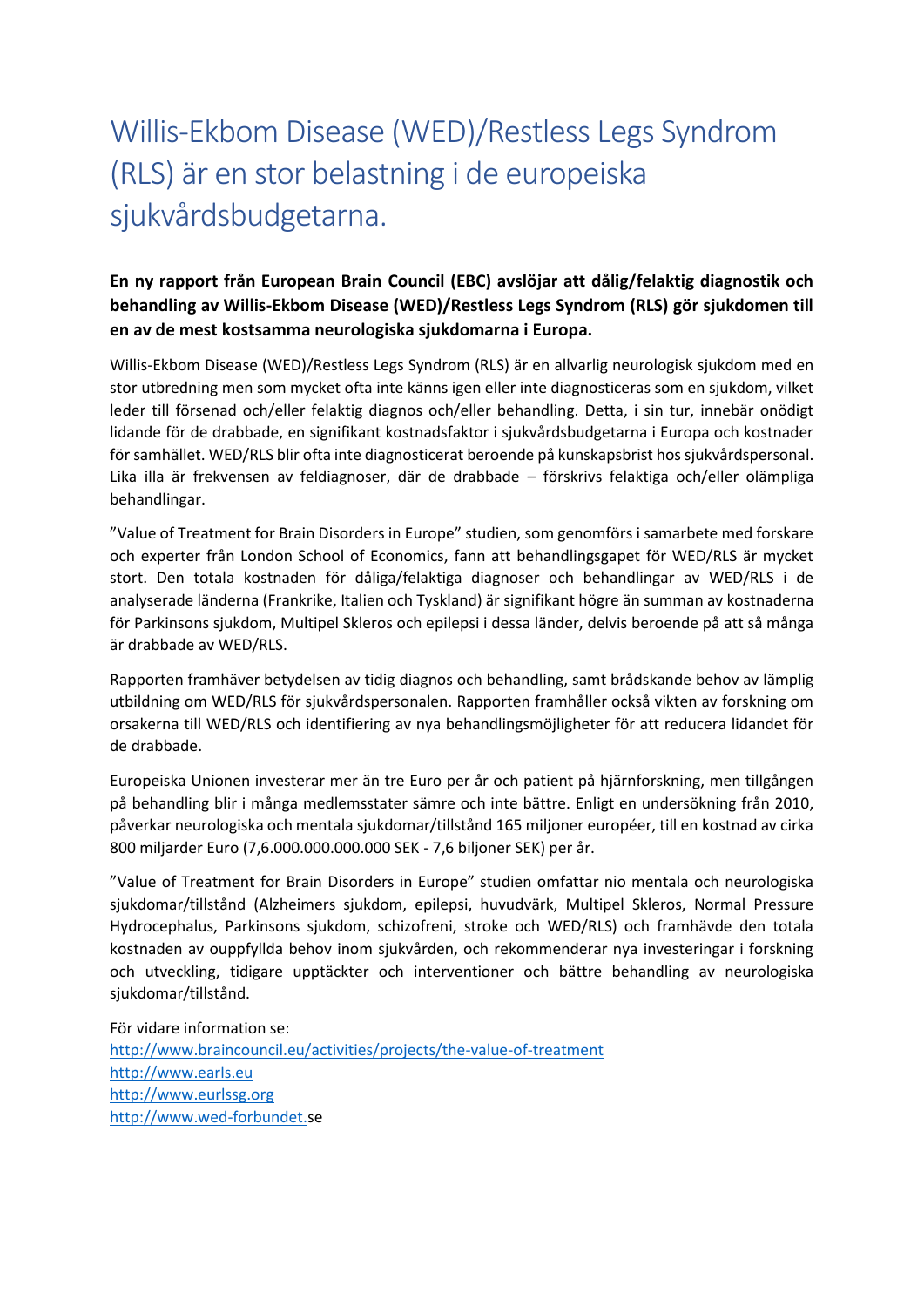# <span id="page-5-0"></span>Rastløse Bein (RLS) koster dyrt for norske og europeiske helseregnskaper

En ny rapport fra Det europeiske Hjernerådet (European Brain Council) viser at sykdommen Rastløse Bein (RLS) ofte får feil diagnose og feil behandling. Dette gjør RLS til en av Europas dyreste nevrologiske lidelser.

Rastløse Bein (Restless Legs Syndrome, RLS) er en alvorlig nevrologisk sykdom som er sterkt utbredt, men som ofte ikke blir gjenkjent og ikke får riktig diagnose. Dette gir ofte manglende behandling eller feilbehandling. Dette fører igjen til unødig lidelsestrykk for pasienter, og gir store unødvendige utgifter på helsebudsjettene i Europa. Ofte har leger og helsearbeidere manglende kunnskap om RLS, slik at pasientene ikke får annet valg enn å fortsette å lide. Like alvorlig er feildiagnostisering, som ofte fører til behandling som ikke treffer.

Rapporten *Verdien av behandling av hjernesykdommer i Europa* (*The Value of Treatment for Brain Disorders in Europe*) er utført av medisinske forskere og eksperter fra London School of Economics i landene Tyskland, Frankrike og Italia. Rapporten avdekker alvorlig mangel på relevant behandling av RLS. Kostnadene ved feildiagnose og feilbehandling av RLS er større enn for Parkinsons sykdom, Multippel Sklerose (MS) og Epilepsi *til sammen*. Delvis skyldes dette den større utbredelsen av RLS i befolkningen.

Rapporten betoner hvor viktig det er med tidlig diagnose og behandling, og viser et akutt behov for bedre opplæring om RLS i utdannelsen av leger og helsepersonell. Rapporten påpeker også at det trengs mer forskning på årsakene til RLS, og på å utvikle nye behandlingsmåter for å redusere pasienters lidelse.

EU bruker litt over tre Euro (ca 30 kroner) per år per pasient på hjerneforskning, og i mange europeiske land blir tilgangen på behandling stadig dårligere, ikke bedre. I følge en analyse fra 2010, er det 165 millioner europeere som rammes av psykiske og hjernerelaterte sykdommer, med en kostnad på hele 800 milliarder Euro (8000 milliarder kroner) per år. Rapporten *Verdien av behandling av hjernesykdommer i Europa* dekker en rekke psykiske og hjernerelaterte sykdommer, blant annet Schizofreni, Alzheimers, Migrene, Hydrocephalus (NPH), Multippel Sklerose, Slag, Parkinsons, Epilepsi og Rastløse Bein (RLS), og undersøkte den totale kostnaden ved manglende behandling av sykdommene. Rapporten anbefaler ny investering i forskning, tidligere avdekking og bedre behandling av hjernesykdommer.

For mer informasjon:

<http://www.braincouncil.eu/activities/projects/the-value-of-treatment>

[http://www.earls.eu](http://www.earls.eu/)

http:/[/www.eurlssg.org](http://www.eurlssg.org/)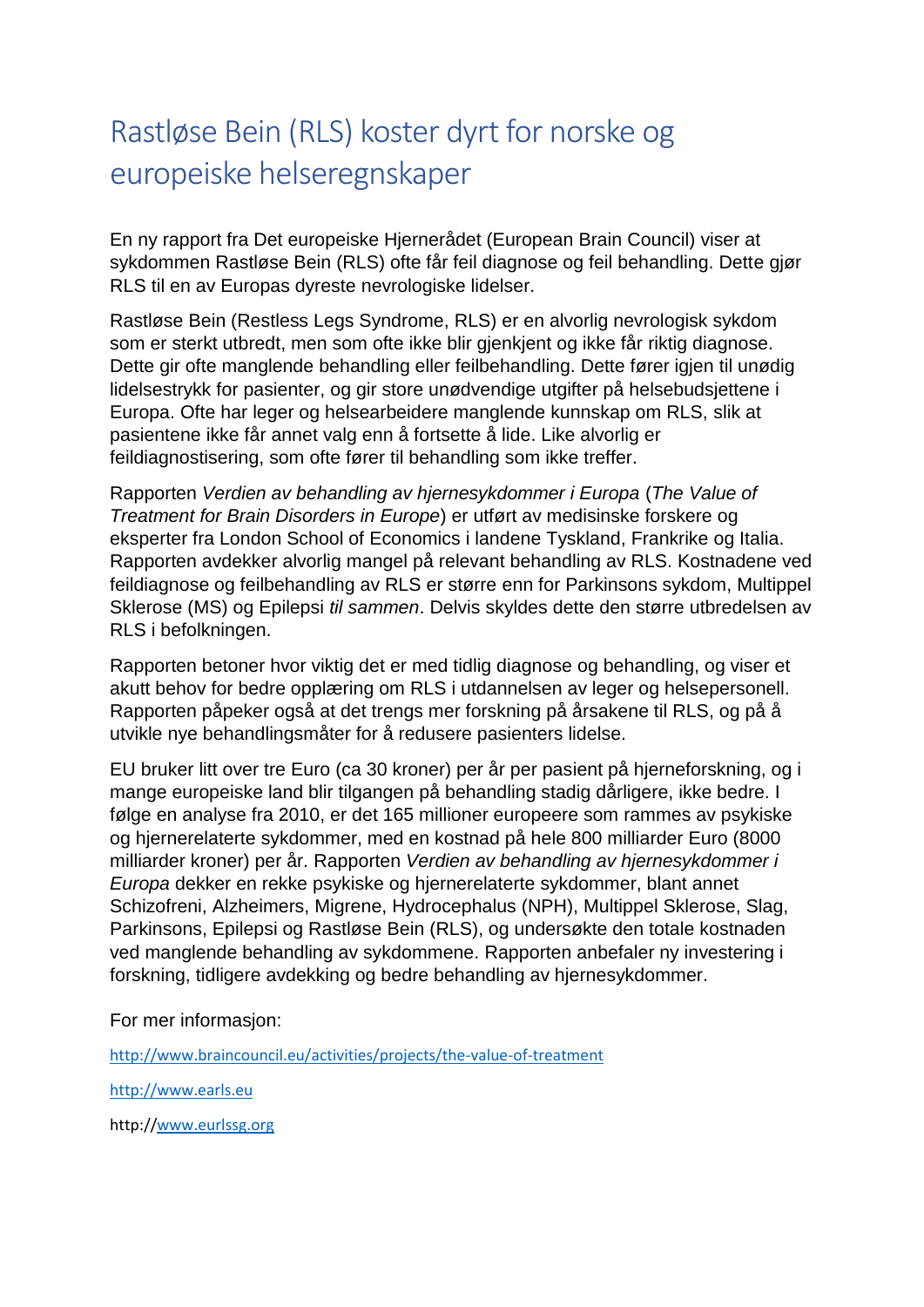# <span id="page-6-0"></span>Le Syndrome des Jambes Sans Repos (SJSR) est responsable d'un coût majeur pour notre système de santé en Europe

Un nouveau rapport de l'European Brain Council révèle une errance diagnostique ainsi qu'une mauvaise prise en charge très fréquentes du syndrome des jambes sans repos (SJSR) s'individualisant ainsi comme l'une des pathologies neurologiques les plus coûteuses en Europe.

Le SJSR est une pathologie neurologique potentiellement sévère, de forte prévalence mais souvent non reconnue et non diagnostiquée comme une maladie, entraînant ainsi un retard diagnostic et/ou une mauvaise prise en charge. Par voie de conséquence, les patients souffrent inutilement, et l'errance diagnostique et de prise en charge sont responsables d'un coût important pour notre système de soins en Europe et de façon plus large pour notre société. Le plus souvent, le SJSR n'est pas diagnostiqué en raison du manque de connaissances chez les professionnels de santé, et les patients restent ainsi livrés à euxmêmes. Parrallèlement, la fréquence des diagnostics erronés est majeure, les patients reçevant ainsi des traitements inappropriés et inadéquats.

L'étude "*VOT-Value of Treatment for Brain Disorders"* portant surle coût des traitements des pathologies cérébrales en Europe, menée conjointement entre une équipe de chercheurs et d'experts d'économie de la Santé, a révélé que le coût global de la prise en charge du SJSR était très élevé. Le coût total de l'association mauvais diagnostic - traitement inadapté du SJSR dans les pays étudiés (Allemagne, Italie et France) était significativement plus élevé que le coût combiné de la maladie de Parkinson, de la Sclérose en plaques et de l'épilepsie dans ces pays, en partie en raison de la forte prévalence du SJSR.

Le rapport souligne l'importance du dépistage précoce, d'une bonne prise en charge, ainsi que la nécessité urgente d'une bonne éducation des professionnels de la santé au sujet du SJSR. Le rapport souligne également la nécessité d'approfondir les recherches sur les mécanismes impliqués dans le SJSR afin que de nouvelles voies de traitement soient identifiées pour réduire la souffrance des patients.

Bien que l'Union européenne dépense un peu plus de trois euros par an, par patient, sur la recherche sur le cerveau, la prise en charge des patients atteints ne s'améliore pas voire s'aggrave dans de nombreux États membres. Selon une analyse réalisée en 2010, les pathologies neurologiques et psychiatriques affectent 165 millions d'Européens, avec un coût global d'environ € 800 milliards par an. En étudiant le coût global de plusieurs maladies mentales et neurologiques comme la schizophrénie, la maladie d' Alzheimer, les céphalées, la sclérose en plaques, l'hydrocéphalie à pression normale, la maladie de Parkinson, l'épilepsie et le syndrome des jambes sans repos, l'étude VOT a mis en évidence des besoins de santé non satisfaits, recommandant de nouveaux investissements dans la recherche, un dépistage précoce, ainsi qu'une prise en charge optimisée avec des traitements plus efficients.

Plus d'informations:

<http://www.braincouncil.eu/activities/projects/the-value-of-treatment>

[http://www.earls.eu](http://www.earls.eu/) - http:/[/www.eurlssg.org](http://www.eurlssg.org/)

Contact: Prof. Yves Dauvilliers, [ydauvilliers@yahoo.fr](mailto:ydauvilliers@yahoo.fr)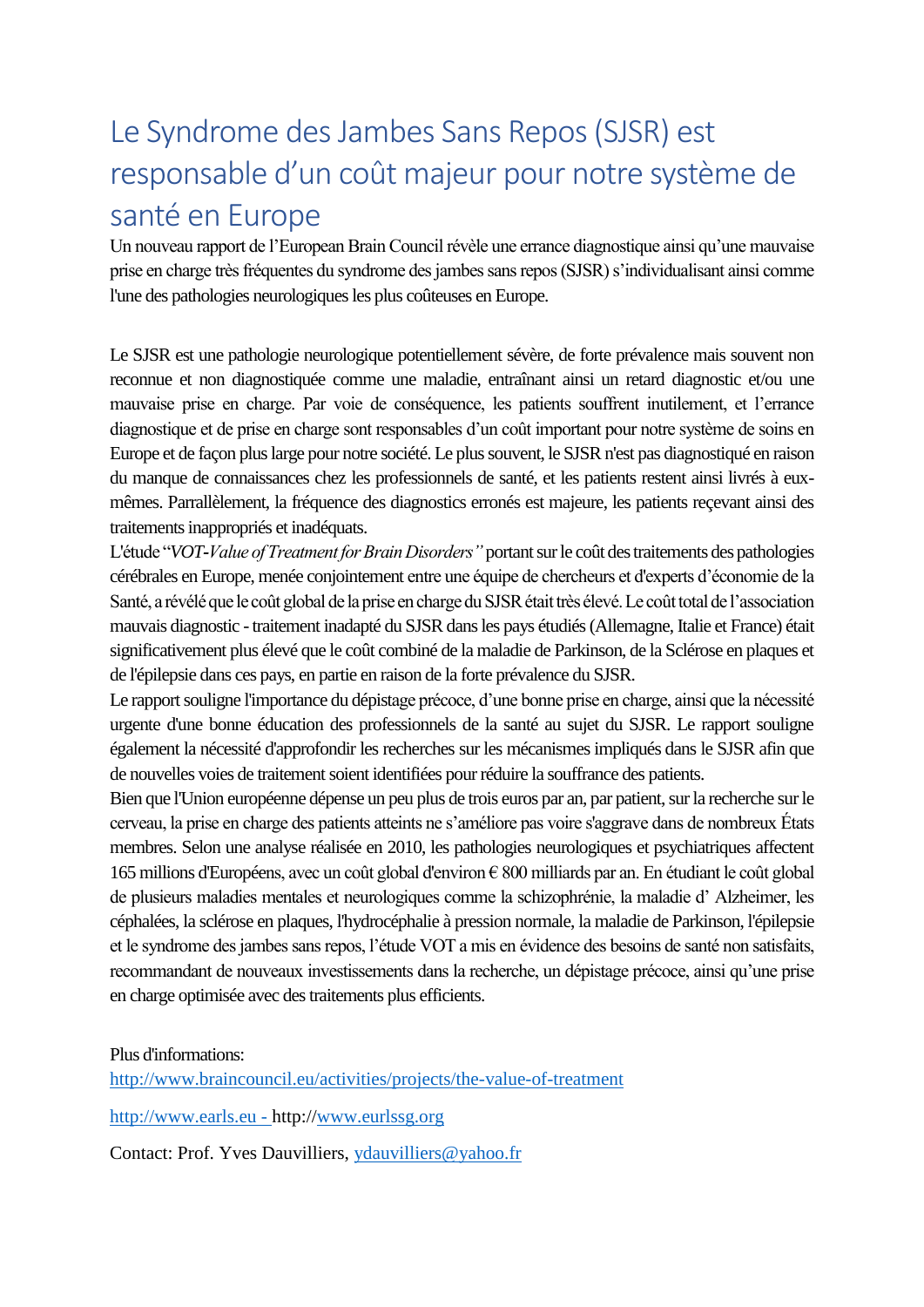# <span id="page-7-0"></span>Restless Legs Syndroom (RLS) onnodig duur

*Een nieuw rapport van de European Brain Council toont aan dat slechte diagnostiek en behandeling van het rusteloze benen syndroom de ziekte tot één van de duurste neurologische ziektes in Europa maakt*

De studie *The Value of Treatment for Brain Disorders in Europe*, gedaan door de European Brain Council (EBC), De European Academy of Neurology (EAN), de Europese RLS Patiëntenorganisatie (EARLS) en de Europese RLS onderzoekers (EURLSSG), in samenwerking met een team van experts van The London School of Economics, toont aan dat de kosten van RLS zeer hoog zijn. De totale kosten van gebrekkige diagnose en behandeling van RLS in de geanalyseerde landen (Duitsland, Frankrijk en Italië) zijn aanzienlijk hoger dan de kosten voor de ziekte van Parkinson, Multiple Sclerose en epilepsie bij elkaar opgeteld. Binnen de neurologie is RLS, ná dementie, de meest kostbare ziekte.

Restless Legs Syndroom (RLS) is een ernstige neurologische aandoening die veel voorkomt maar vaak niet als zodanig wordt herkend of zelfs als ziekte wordt erkend laat staan gediagnosticeerd, wat leidt tot niet of late diagnose en/of behandeling. Patiënten bezoeken onnodig vaak een arts omdat ze niet adequaat geholpen worden, soms gedurende vele jaren. Bovendien worden patiënten ook vaak verkeerd geholpen, hetgeen leidt tot hoge kosten voor de gezondheidsbudgetten in Europa, en dus voor de maatschappij als geheel. De diagnose RLS wordt vaak niet gesteld als gevolg van gebrek aan kennis binnen de gezondheidszorg, patiënten vinden geen soelaas. Verkeerde diagnose en verkeerde behandeling komen zeer veelvuldig voor.

De studie benadrukt het belang van vroege diagnose en behandeling, en dus de urgente noodzaak van onderwijs en voorlichting over RLS aan gezondheids-professionals. Even belangrijk is de noodzaak van onderzoek naar de precieze oorzaak van RLS en naar nieuwe behandelmethodes.

De EU geeft per jaar per patiënt iets meer dan € 3 uit aan hersenonderzoek, en in veel lidstaten wordt de toegang tot behandeling minder makkelijk in plaats van beter. Volgens een analyse gedaan in 2010 lijden zo'n 165 miljoen Europeanen aan neurologische en psychische ziektes, resulterend in totale kosten van meer dan 800 miljard Euro. *The Value of Treatment Study* onderzocht negen ziektebeelden (schizofrenie, ziekte van Alzheimer, hoofdpijn, MS, normal pressure hydrocephalus, beroerte, ziekte van Parkinson, epilepsie en RLS).

Informatie:

<http://www.braincouncil.eu/projects/the-value-of-treatment>

[http://www.earls.eu](http://www.earls.eu/) - [http://www.eurlssg.org](http://www.eurlssg.org/)

Contact:

Dr Roselyne Rijsman, neuroloog/somnoloog - [r.rijsman@haaglandenmc.nl](mailto:r.rijsman@haaglandenmc.nl)

Joke Jaarsma, European Alliance for Restless Legs Syndrome - [joke.jaarsma@chello.nl](mailto:joke.jaarsma@chello.nl)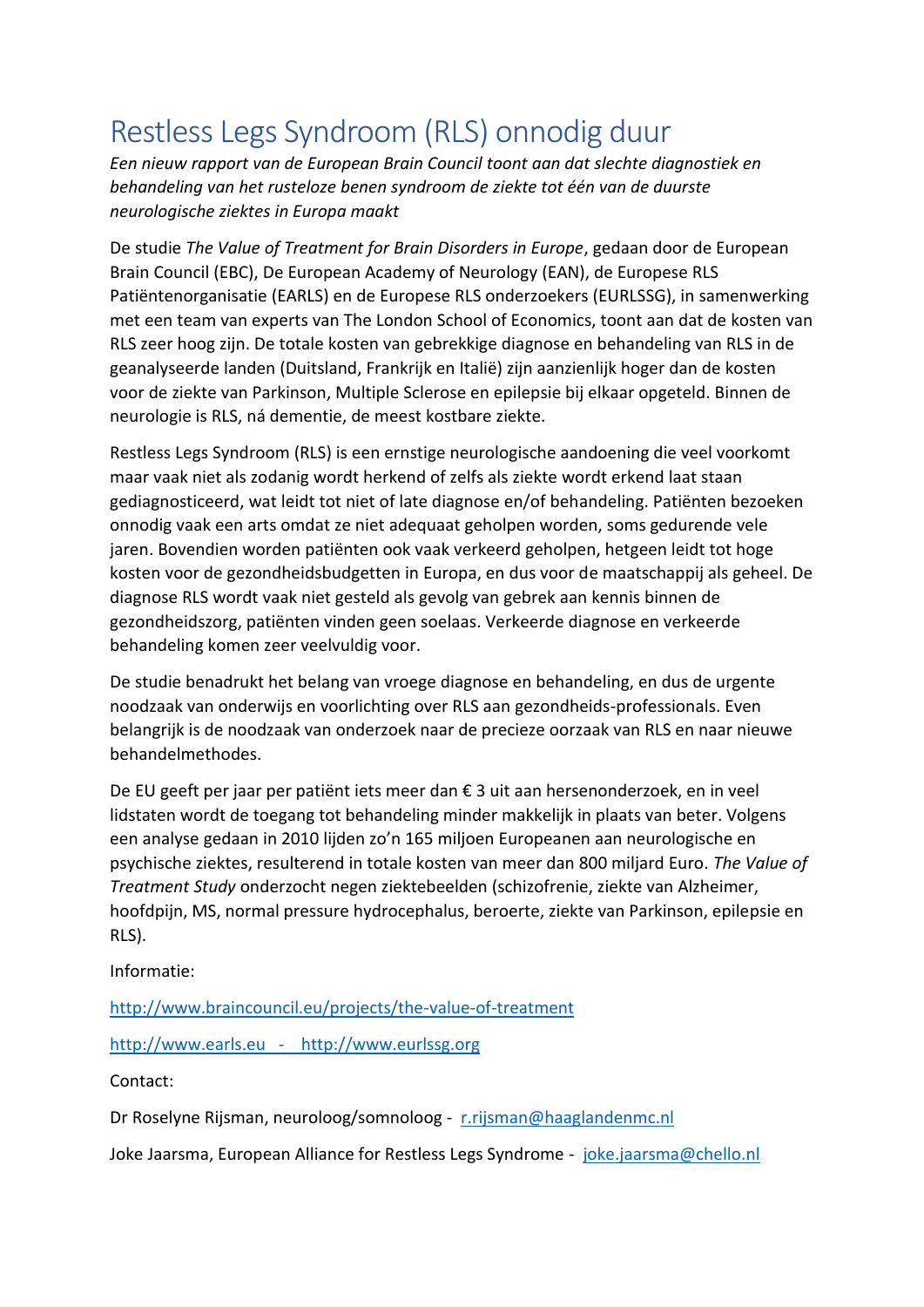### <span id="page-8-0"></span>La Sindrome delle Gambe senza Riposo è un onere importante per i bilanci sanitari in Europa

Una nuova relazione dell'*European Brain Council* rivela che la Sindrome delle Gambe senza Riposo riceve inadeguate diagnosi e terapia che la rendono uno dei più costosi disturbi neurologici in Europa.

La Sindrome delle Gambe senza Riposo (RLS, dall'Inglese "*Restless Legs Syndrome*") è un grave disturbo neurologico che ha un'alta prevalenza ma spesso non viene diagnosticato o addirittura riconosciuto come malattia, con conseguente diagnosi ritardata e/o trattamento non adeguato. Questo, a sua volta, porta ai pazienti sofferenze inutili, un costo significativo per i bilanci sanitari in Europa e costi ancora maggiori per la società. Frequentemente, la RLS non viene diagnosticata a causa della sua scarsa conoscenza da parte dei professionisti del settore sanitario e ai pazienti non viene offerta una terapia valida ed efficace. Altrettanto rilevante è la frequenza della diagnosi errata, in seguito alla quale ai pazienti vengono prescritti farmaci errati e inadeguati.

Il *Valore del Trattamento per i Disordini Cerebrali in Europa*, condotto con la consulenza di un team di ricercatori ed esperti della *London School of Economics*, ha rilevato che il divario di trattamento per la RLS è molto elevato. Il costo totale della diagnosi e del trattamento della RLS nei paesi analizzati (Germania, Italia e Francia) è significativamente superiore al costo combinato della malattia di Parkinson, della sclerosi multipla e dell'epilessia in questi paesi, in parte a causa dell'alta prevalenza di RLS.

La relazione mette in evidenza l'importanza dell'individuazione e dell'intervento precoce e l'urgente necessità di un'adeguata preparazione degli operatori sanitari in materia di RLS. La relazione sottolinea inoltre la necessità di ricercare le cause della RLS e di individuare percorsi di nuovi trattamenti per ridurre il disagio del paziente.

L'Unione europea spende poco più di tre euro l'anno, per paziente, sulla ricerca sul cervello e l'accesso al trattamento in molti Stati membri sta peggiorando, invece di migliorare. Secondo un'analisi condotta nel 2010, i disordini neurologici e mentali influenzano 165 milioni di Europei, con un costo complessivo di circa 800 miliardi di euro all'anno. Il *Valore del Trattamento per i Disordini Cerebrali in Europa* ha riguardato una serie di disturbi mentali e neurologici tra cui la schizofrenia, la malattia di Alzheimer, la malattia di Parkinson, l'epilessia e la Sindrome delle Gambe senza Riposo, e ha evidenziato il costo totale delle esigenze sanitarie non soddisfatte, raccomandando nuovi investimenti nella ricerca, una diagnosi e un intervento precoci ed un migliore trattamento per i disturbi neurologici.

Per ulteriori informazioni:

<http://www.braincouncil.eu/activities/projects/the-value-of-treatment>

[http://www.earls.eu](http://www.earls.eu/)

http:/[/www.eurlssg.org](http://www.eurlssg.org/)

Contact: Professor Raffaele Ferri, [r.ferri@oasi.en.it](mailto:r.ferri@oasi.en.it)